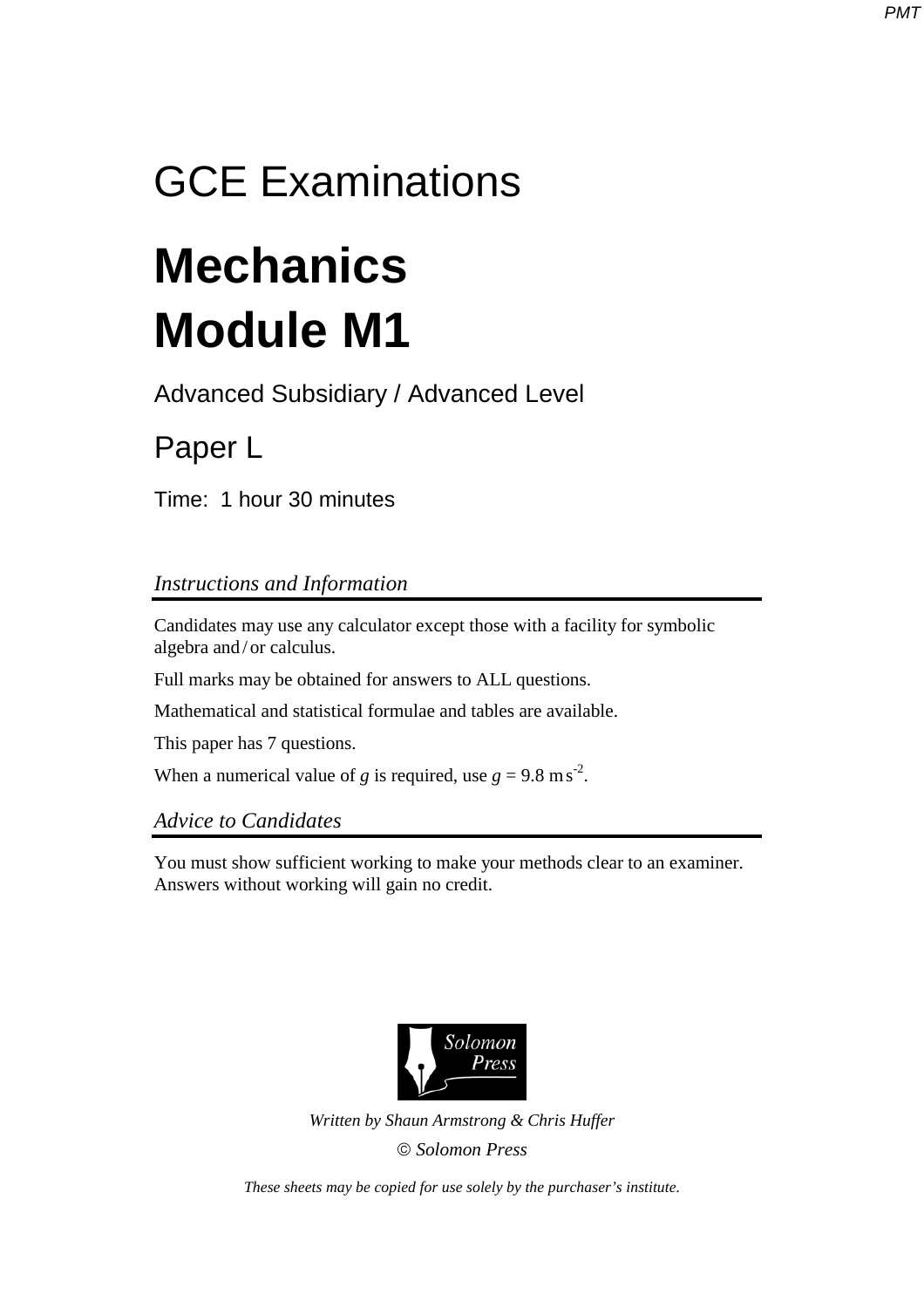- **1.** Two particles *P* and *Q*, of mass *m* and *km* respectively, are travelling in opposite directions on a straight horizontal path with speeds 3*u* and 2*u* respectively. *P* and *Q* collide and, as a result, the direction of motion of both particles is reversed and their speeds are halved.
	- *(a)* Find the value of *k*. **(4 marks)**
		- *(b)* Write down an expression in terms of *m* and *u* for the magnitude of the impulse which *P* exerts on *Q* during the collision.

**(3 marks)**



Fig. 1

Figure 1 shows a plank *AB* of mass 40 kg and length 6 m, which rests on supports at each of its ends. The plank is wedge-shaped, being thicker at end *A* than at end *B*.

A woman of mass 60 kg stands on the plank at a distance of 2 m from *B*.

- *(a)* Suggest suitable modelling assumptions which can be made about
- (i) the plank, (ii) the woman. **(3 marks)** Given that the reactions at each support are of equal magnitude, *(b)* find the magnitude of the reaction on the support at *A*, **(2 marks)** *(c)* calculate the distance of the centre of mass of the plank from *A*. **(4 marks)**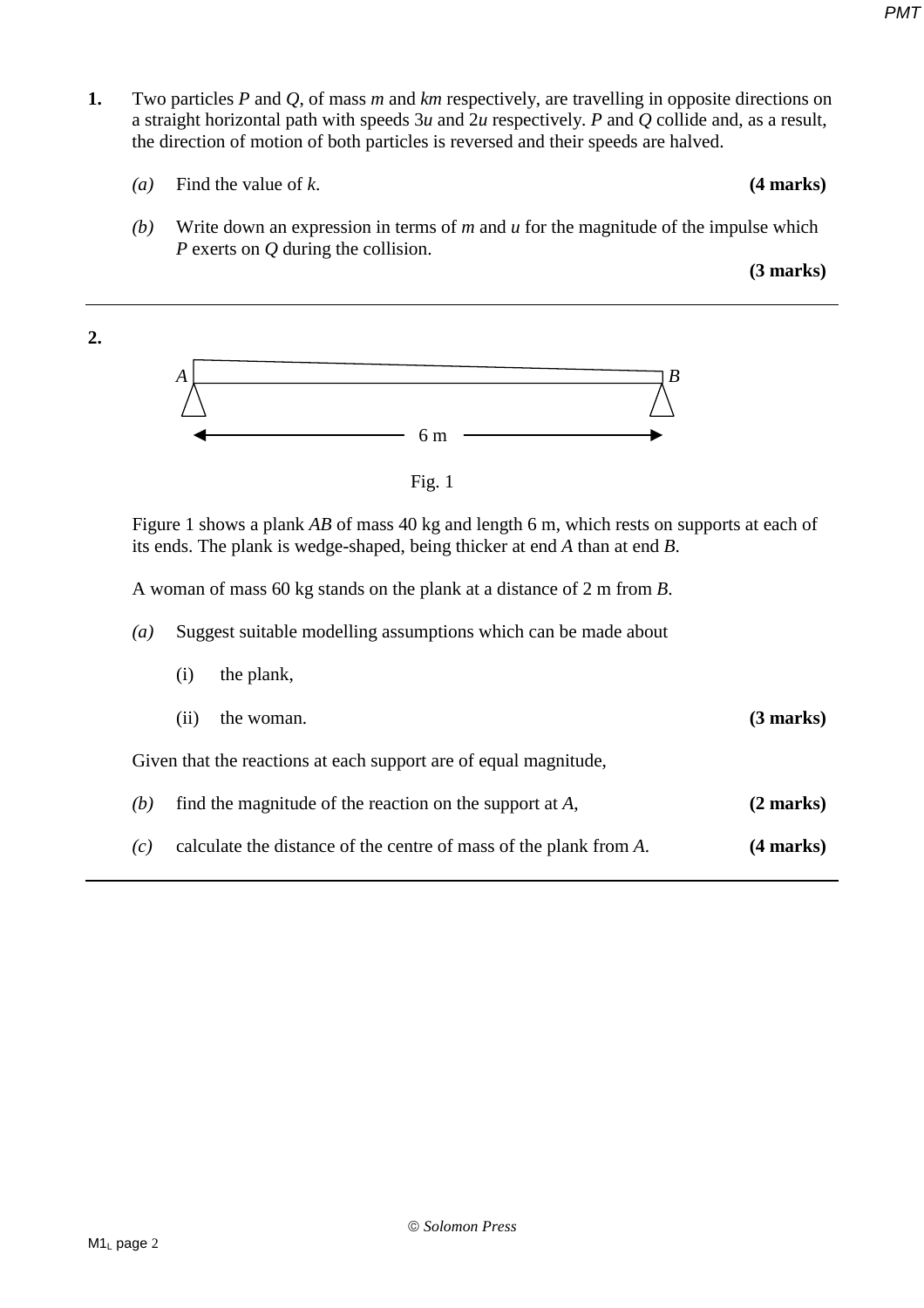

Figure 2 shows a cable car *C* of mass 1 tonne which has broken down. The cable car is suspended in equilibrium by two perpendicular cables *AC* and *BC* which are attached to fixed points *A* and *B*, at the same horizontal level on either side of a valley. The cable *AC* is inclined at an angle  $\alpha$  to the horizontal where  $\tan \alpha = \frac{3}{4}$ .

*(a)* Show that the tension in the cable *AC* is 5880 N and find the tension in the cable BC.

**(7 marks)** 

A gust of wind then blows along the valley.

- *(b)* Explain the effect that this will have on the tension in the two cables. **(2 marks)**
- **4.** Andrew hits a tennis ball vertically upwards towards his sister Barbara who is leaning out of a window 7.5 m above the ground to try to catch it. When the ball leaves Andrew's racket, it is 1.9 m above the ground and travelling at 21 ms<sup>-1</sup>. Barbara fails to catch the ball on its way up but succeeds as the ball comes back down.

Modelling the ball as a particle and assuming that air resistance can be neglected,

- *(a)* find the maximum height above the ground which the ball reaches. **(4 marks)**
- *(b)* find how long Barbara has to wait from the moment that the ball first passes her until she catches it.

**(6 marks)**

*Turn over*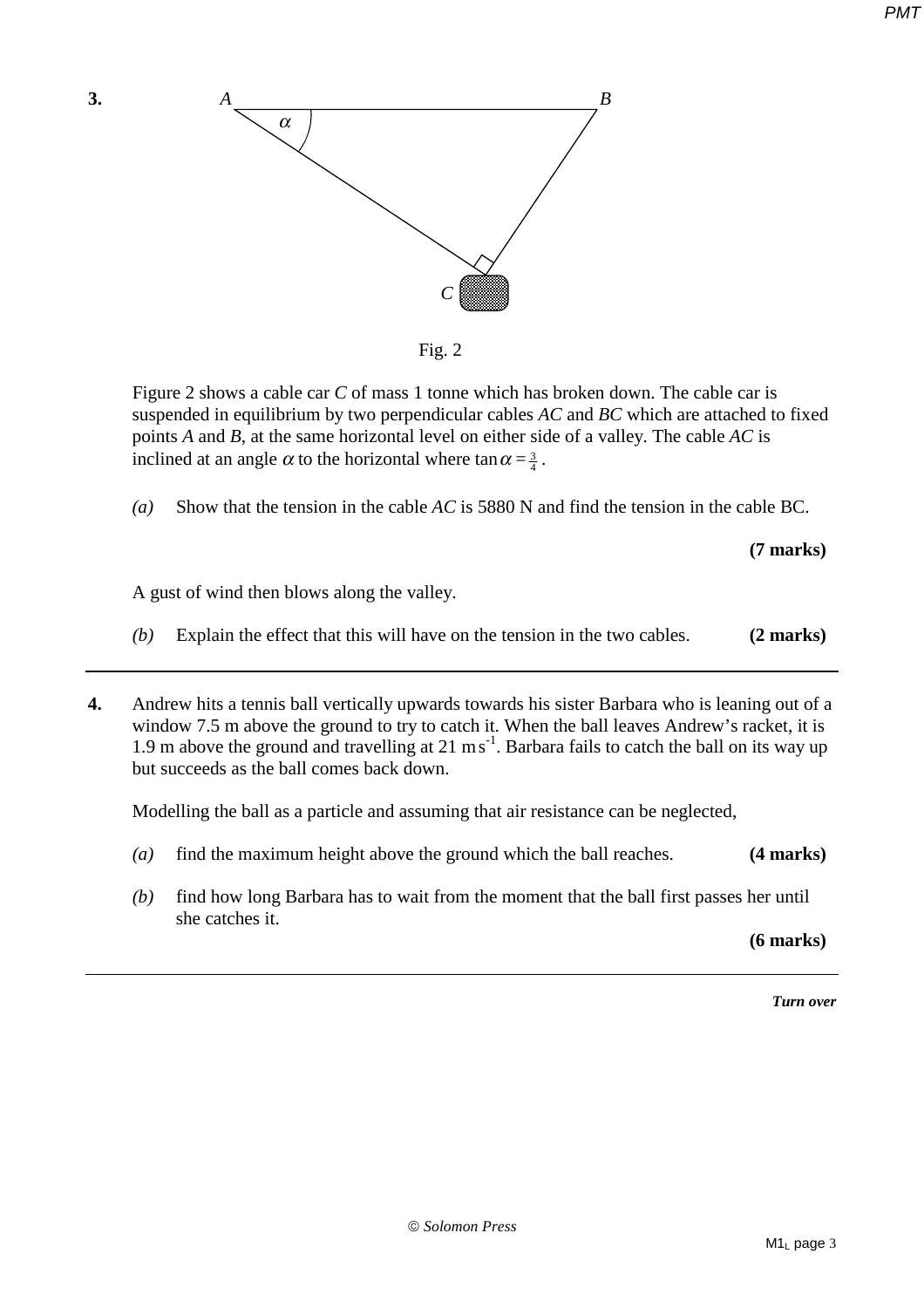

Fig. 3

Figure 3 shows two particles *A* and *B* of masses *m* and *km* respectively, connected by a light inextensible string which passes over a smooth fixed pulley.

When the system is released from rest with both particles 0.5 m above the ground, particle *A*  moves vertically upwards with acceleration  $\frac{1}{4} g$  m s<sup>-2</sup>.

*(a)* Write down, with a brief justification, the magnitude and direction of the acceleration of  $B$ .

*(b)* Find the value of *k*. **(6 marks)** 

**5.**

Given that *A* does not hit the pulley,

- *(c)* calculate, correct to 3 significant figures, the speed with which *B* hits the ground.
	- **(3 marks)**

**(2 marks)** 

**6.** Two trains *A* and *B* leave the same station, *O*, at 10 a.m. and travel along straight horizontal tracks. A travels with constant speed  $80 \text{ km h}^{-1}$  due east and *B* travels with constant speed 52 km h<sup>-1</sup> in the direction  $(5\mathbf{i} + 12\mathbf{j})$  where **i** and **j** are unit vectors due east and due north respectively.

| $\left( a\right)$ | Show that the velocity of B is $(20i + 48j)$ km h <sup>-1</sup> . | $(3 \text{ marks})$ |
|-------------------|-------------------------------------------------------------------|---------------------|
| (h)               | Find the displacement vector of B from A at $10:15$ a.m.          | $(3 \text{ marks})$ |
|                   | Given that the trains are 23 km apart $t$ minutes after 10 a.m.   |                     |
| (c)               | find the value of <i>t</i> correct to the nearest whole number.   | $(6$ marks)         |

M<sub>1</sub> page 4